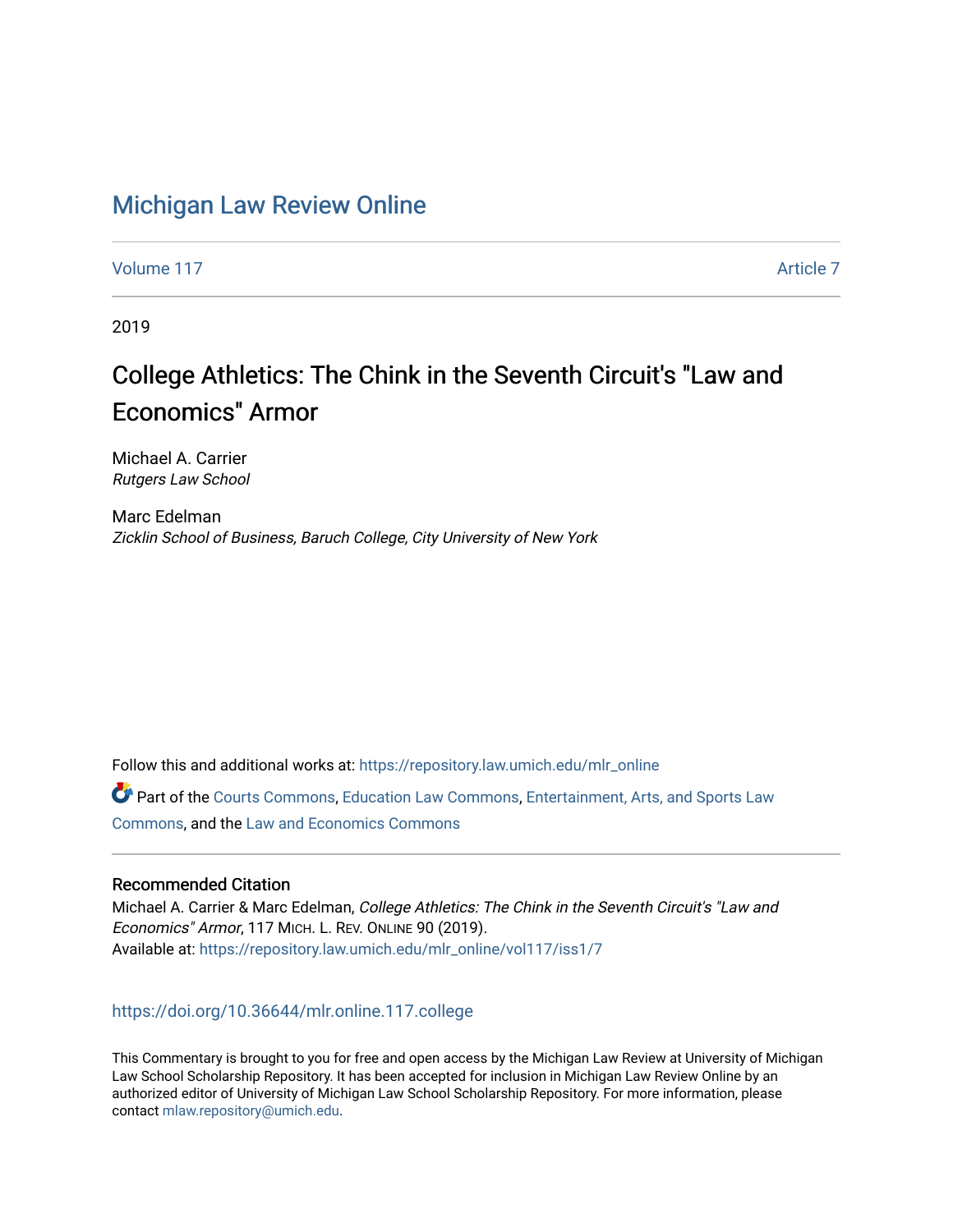#### **COLLEGE ATHLETICS: THE CHINK IN THE SEVENTH CIRCUIT'S "LAW AND ECONOMICS" ARMOR**

*Michael A. Carrier*\* *& Marc Edelman*\*\*

#### INTRODUCTION

If any court is linked to the "law and economics" movement, it is the Seventh Circuit, home of former Judge Richard Posner, the "Chicago School," and analysis based on markets and economics.<sup>1</sup> It thus comes as a surprise that in college-athletics cases, the court has replaced economic analysis with legal formalisms. In adopting a deferential approach that would uphold nearly every rule the National Collegiate Athletic Association (NCAA) claims is related to amateurism, the court recalls the *pre*-Chicago School era, in which courts aggressively applied "per se" illegality based on a restraint's form, rather than substance.<sup>2</sup> While the Seventh Circuit's detour of deference has taken several stops, this Essay focuses on the most recent, the 2018 decision in *Deppe v. NCAA*.<sup>3</sup>

In *Deppe*, a college football punter who believed he would receive an athletic scholarship began pursuing transfer opportunities after learning that he would not. Pursuant to the NCAA's "year-in-residence" rule, however, the punter would have been forced to sit out for one year before he could play for his new school.<sup>4</sup> The punter claimed that the NCAA's rule violated antitrust law. But the district court dismissed the claim, and the Seventh Circuit affirmed, finding that the rule was "presumptively procompetitive."5

The Seventh Circuit's ruling suffered from four critical flaws. First, the court misread antitrust precedent, relying on dicta from a decadesold Supreme Court case addressing a different issue to manufacture a

Distinguished Professor, Rutgers Law School.

<sup>\*\*</sup> Professor of Law, Zicklin School of Business, Baruch College, City University of New York.

<sup>1.</sup> See Eleanor M. Fox, *The Battle for the Soul of Antitrust*, 75 CALIF. L. REV. 917, 917 (1987) (describing Seventh Circuit judges at forefront of Chicago School and law and economics movement in antitrust law); see also John H. Langbein, Trust Law as Regulatory Law: The Unum/Provident Scandal and Judicial Review of Benefit Denials Under ERISA, 101 NW. U. L. REV. 1315, 1327 (2007) (noting that court adheres to "law-and-economics rationale") (quoting Mers v. Marriott Int'l Group Accidental Death & Dismemberment Plan, 144 F.3d 1014, 1020 (7th Cir. 1998).

<sup>2.</sup> See, e.g., Lindsey M. Edwards & Joshua D. Wright, The Death of Antitrust Safe Har*bors: Causes and Consequences*, 23 GEO. MASON L. REV. 1205, 1208–10 (2016).

<sup>3. 893</sup> F.3d 498 (7th Cir. 2018).

<sup>4</sup>*. Deppe*, 893 F.3d at 500.

<sup>5</sup>*. Id.* at 503–04.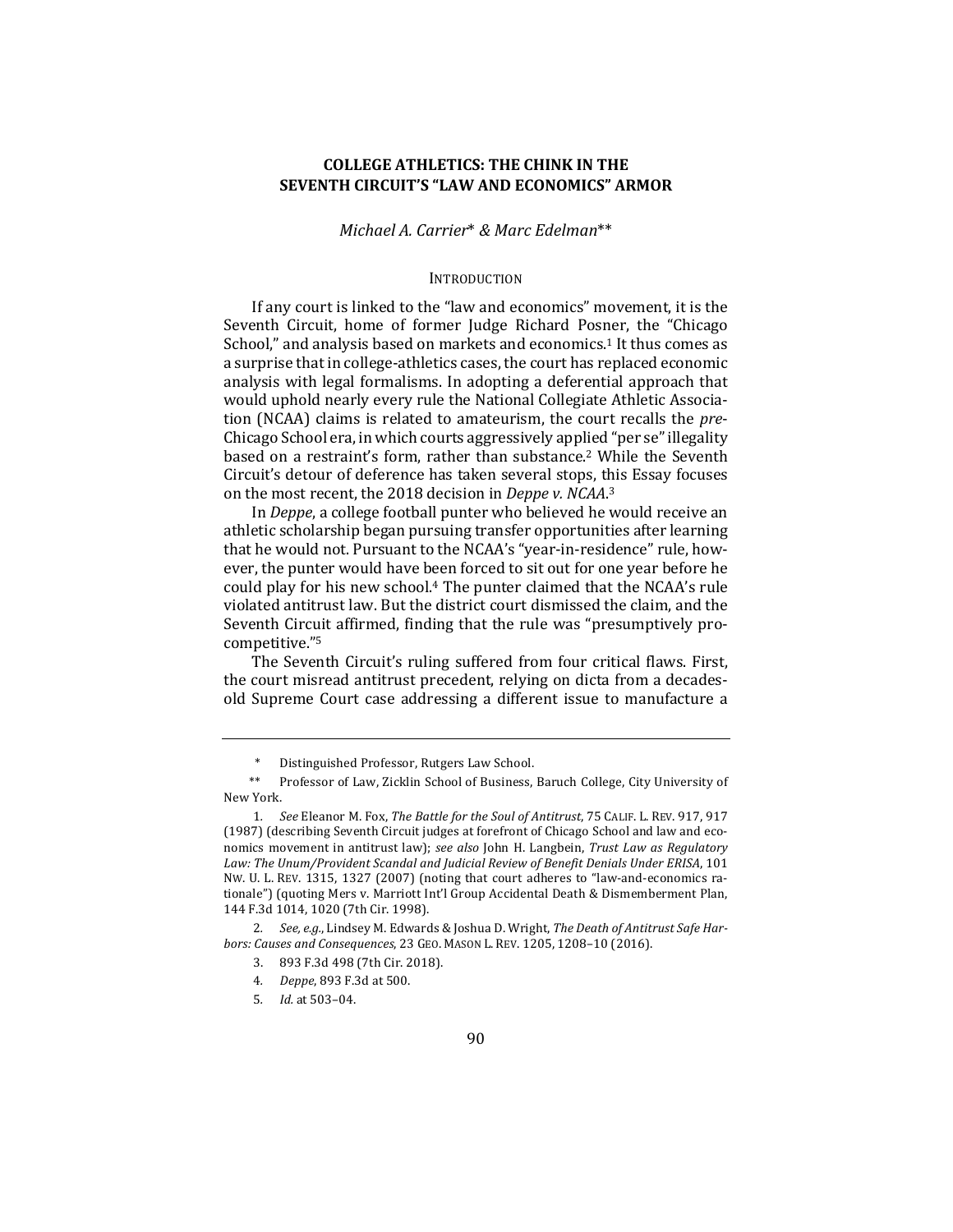wholly new analytical framework. Second, the court misconstrued antitrust law by neglecting the longstanding "Rule of Reason" analysis that involves burden shifting and emphasizes consumer welfare. Third, the Seventh Circuit ignored the procedural setting of a motion to dismiss, making up facts benefiting the defendant rather than—as hornbook law makes clear—applying facts in the light most favorable to the plaintiff. And fourth, the court neglected the economics that would have shown the anticompetitive nature of the year-in-residence restriction on studentathletes' movement between schools.

#### **I. MISINTERPRETED PRECEDENT**

The Seventh Circuit's first error stemmed from its reliance on *NCAA* v. Board of Regents.<sup>6</sup> Section A provides an overview of the decision, and Section B traces the Seventh Circuit's misinterpretation of it.

#### A. Board of Regents

In *Board of Regents*, the Supreme Court considered a challenge to limits on the number of college football games that could be broadcast on television. The Court found that "[b]ecause it places a ceiling on the number of games member institutions may televise, the horizontal agreement places an artificial limit on the quantity of televised football that is available to broadcasters and consumers."<sup>7</sup> In particular, "[b]y restraining the quantity of television rights available for sale, the challenged practices create a limitation on output," which prior cases had made clear are "unreasonable restraints of trade."<sup>8</sup> Exacerbating the situation, the lower court had found that "the minimum aggregate price in fact operates to preclude any price negotiation between broadcasters and institutions, thereby constituting horizontal price fixing, perhaps the paradigm of an unreasonable restraint of trade."<sup>9</sup>

Continuing, the Court underscored the "significant potential for anticompetitive effects": "if member institutions were free to sell television rights, many more games would be shown on television," and "by fixing a price for television rights to all games, the NCAA creates a price structure that is unresponsive to viewer demand and unrelated to the prices that would prevail in a competitive market."<sup>10</sup> Despite all these concerns, the Court decided not to treat the restrictions as per se illegal since the case "involves an industry in which horizontal restraints on competition are

<sup>6. 468</sup> U.S. 85 (1984).

<sup>7</sup>*. Board of Regents*, 468 U.S. at 99.

<sup>8</sup>*. Id.*

<sup>9</sup>*. Id.* at 99–100.

<sup>10</sup>*. Id.* at 104-06.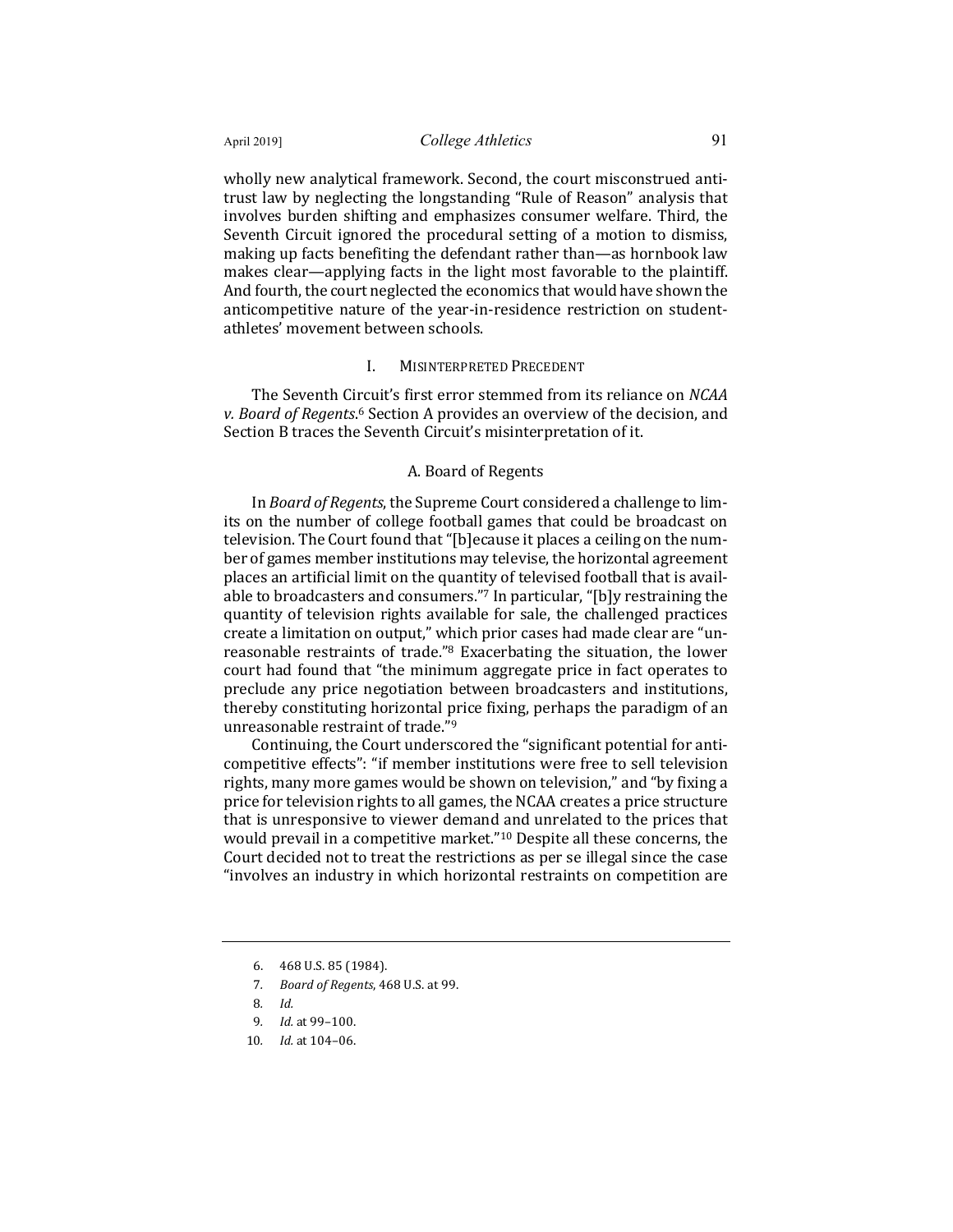essential if the product is to be available at all."<sup>11</sup> The Court's scrutiny was still searching, however, applying a "quick look" analysis less deferential than the Rule of Reason. As it explained: "the absence of proof of market power does not justify a naked restriction on price or output" since "when there is an agreement not to compete in terms of price or output, 'no elaborate industry analysis is required to demonstrate the anticompetitive character of such an agreement.'"<sup>12</sup>

The Court's holding that the NCAA's television restrictions violated antitrust law render observations about hypothetical (more concerning) settings merely dicta. To state the obvious, dicta are not necessary to a court's decision and, as a result, are far less likely to be carefully considered in the case, let alone serve as the basis for future analysis. For example, the Court may have found it "reasonable to assume that most of the regulatory controls of the NCAA are justifiable means of fostering competition,"<sup>13</sup> but that is just an *assumption* untested by the crucible of litigation. The Court's hypothetical examples of potentially justified conduct are nothing more than a counterfactual to the scenario at issue in the case: anticompetitive "restraints on football telecasts."<sup>14</sup>

As another example, the Court recognized that "[t]he NCAA plays a critical role in the maintenance of a revered tradition of amateurism in college sports" and that "[t]here can be no question but that it needs ample latitude to play that role, or that the preservation of the student-athlete in higher education adds richness and diversity to intercollegiate athletics and is entirely consistent with the goals of the Sherman Act."<sup>15</sup> These assertions, however, only serve to soften the blow of the Court's

12. *Board of Regents*, 468 U.S. at 109 (quoting Nat'l Soc'y of Prof'l Eng'rs v. United States, 435 U.S. 679, 692 (1978)).

<sup>11.</sup> *Id.* at 101. The need for some restrictions for the product to be available may explain why per se illegality is not appropriate, but does not justify analysis more deferential than the Rule of Reason. The college sports industry, with more than \$12 billion in annual revenue, does not need insulation from antitrust liability. Tom Gerencer, *How Much Money Does the NCAA Make?*, MONEYNATION (Mar. 22, 2016), https://moneynation.com/how-much-money-does-the-ncaa-make/ [https://perma.cc/5WAZ-2UGM]. Such deference would carry great risks, as NCAA members are more than capable of engaging in conduct likely to harm consumers by, for example, collectively setting ticket prices, selling broadcast and merchandising rights, or excluding players from competing in a manner that decreases the quality of the product. It also bears mention that Congress, which has provided special treatment to other industries, has never offered an exemption to college sports. See Joseph P. Bauer, *Antitrust and Sports: Must Competition on the Field Displace Competition in the Marketplace?*, 60 TENN. L. REV. 263, 268 (1993). *See, e.g.*, Shannon L. Ferrell, *New Generation Cooperatives and the Capper-Volstead Act: Playing a New Game by the Old Rules, 27 OKLA. CITY U. L. REV. 737, 744-46 (2002).* 

<sup>13.</sup> *Id.* at 117. Similarly, an observation that "the preservation of the student-athlete in higher education adds richness and diversity to intercollegiate athletics and is entirely consistent with the goals of the Sherman Act," *id.* at 120, says nothing about the countervailing competitive effects suffered by student-athletes affected by the restrictions.

<sup>14.</sup> *Id.* at 117.

<sup>15</sup>*. Id.* at 120.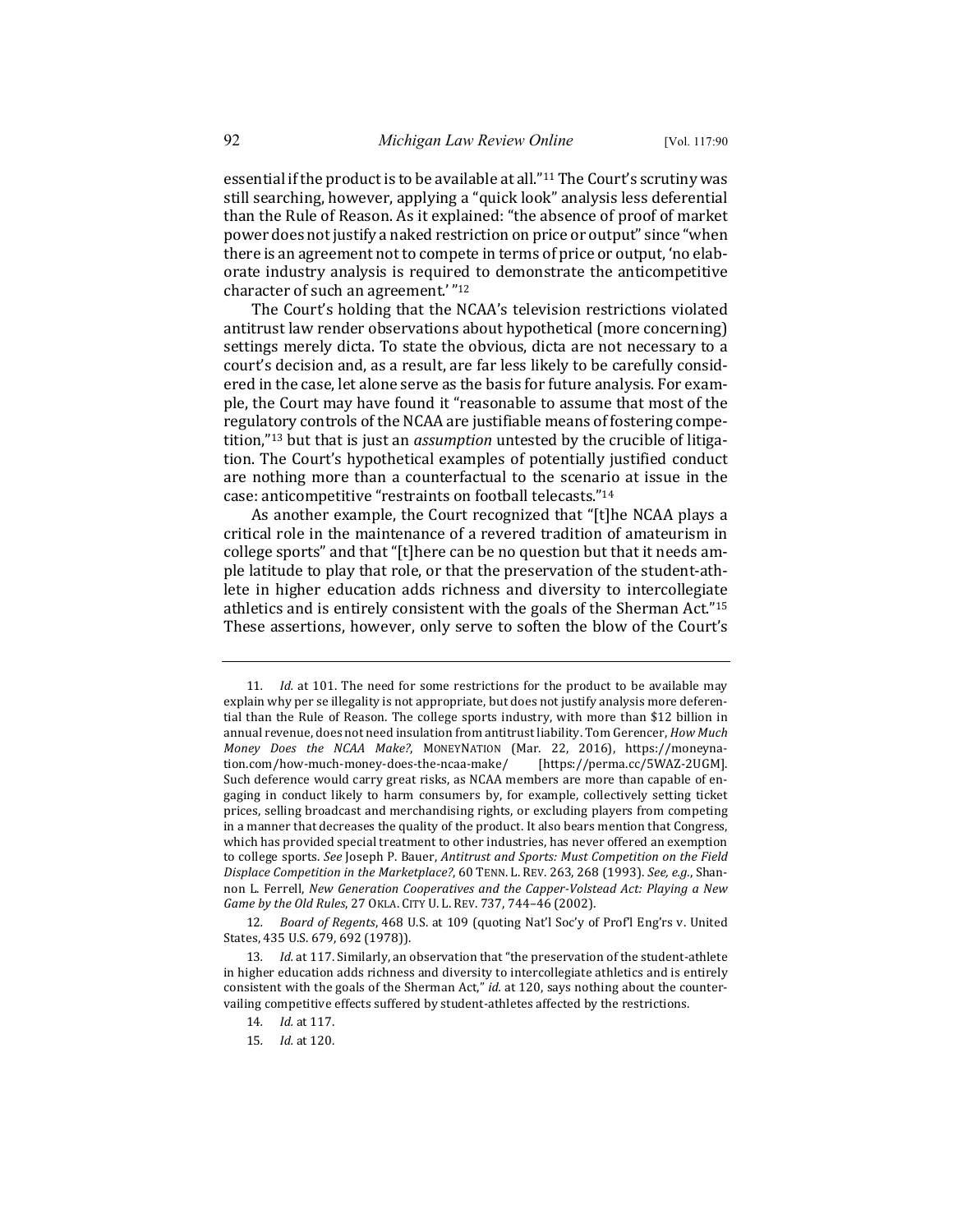holding: "[R]ules that restrict output are hardly consistent with"<sup>16</sup> "the role of the NCAA  $\dots$  to preserve a tradition that might otherwise die."<sup>17</sup> And in case there were any doubt, the Court held "only that the record supports the District Court's conclusion that by curtailing output and blunting the ability of member institutions to respond to consumer preference, the NCAA has restricted rather than enhanced the place of intercollegiate athletics in the Nation's life."<sup>18</sup>

#### B. *Seventh Circuit Misinterpretation*

At least as much as any other court, the Seventh Circuit has relied on *Board of Regents* dicta to construct a vast edifice of case law.<sup>19</sup> But relying on hypothetical scenarios at odds with a case's outcome provides the slenderest of reeds on which to base a framework of near-absolute immunity.

The Seventh Circuit's misinterpretation of *Board of Regents* came to fruition in three steps. The first occurred in 1992. In *Banks v. NCAA*, the court addressed an NCAA rule providing that college football players lost eligibility if they hired an agent or applied for the NFL draft.<sup>20</sup> The Seventh Circuit relied on *Board of Regents* dicta to conclude that the restrictions were procompetitive because they "serve to maintain the clear line of demarcation between college and professional football."<sup>21</sup> On a motion to dismiss, the court refused to interpret the facts in favor of the plaintiff, worrying that "the cold commercial nature of professional sports would not only destroy the amateur status of college athletics but more importantly would interfere with the athletes['] proper focus on their educational pursuits and direct their attention to the quick buck in pro sports."<sup>22</sup> As a result, the court concluded that the plaintiff "failed to allege an anti-competitive effect on a relevant market[,] at best  $\dots$  merely attempt [ing] to frame his complaint in antitrust language." $23$ 

This formalistic deference, however, missed the economics of how the rule could have harmed competition. As the dissent explained: "If the no-draft rule were scuttled, colleges that promised their athletes the opportunity to test the waters in the NFL draft before their eligibility

- 20. 977 F.2d 1081.
- 21*. Banks*, 977 F.2d at 1090.
- 22*. Id.* at 1091.
- 23*. Id.* at 1093.

<sup>16</sup>*. Id.*

<sup>17.</sup> *Id.* (emphasis omitted).

<sup>18</sup>*. Id.*

<sup>19</sup>*. See generally* Banks v. NCAA, 977 F.2d 1081 (7th Cir. 1992); Marc Edelman, *A*  Short Treatise on Amateurism and Antitrust Law: Why the NCAA's No-Pay Rules Violate Sec*tion 1 of the Sherman Act,* 64 CASE W. RES. L. REV. 61, 85-86 (2013). The Third Circuit also has deferred to the NCAA based on *Board of Regents* dicta. *E.g.*, Smith v. NCAA, 139 F.3d 180 (3d Cir. 1998).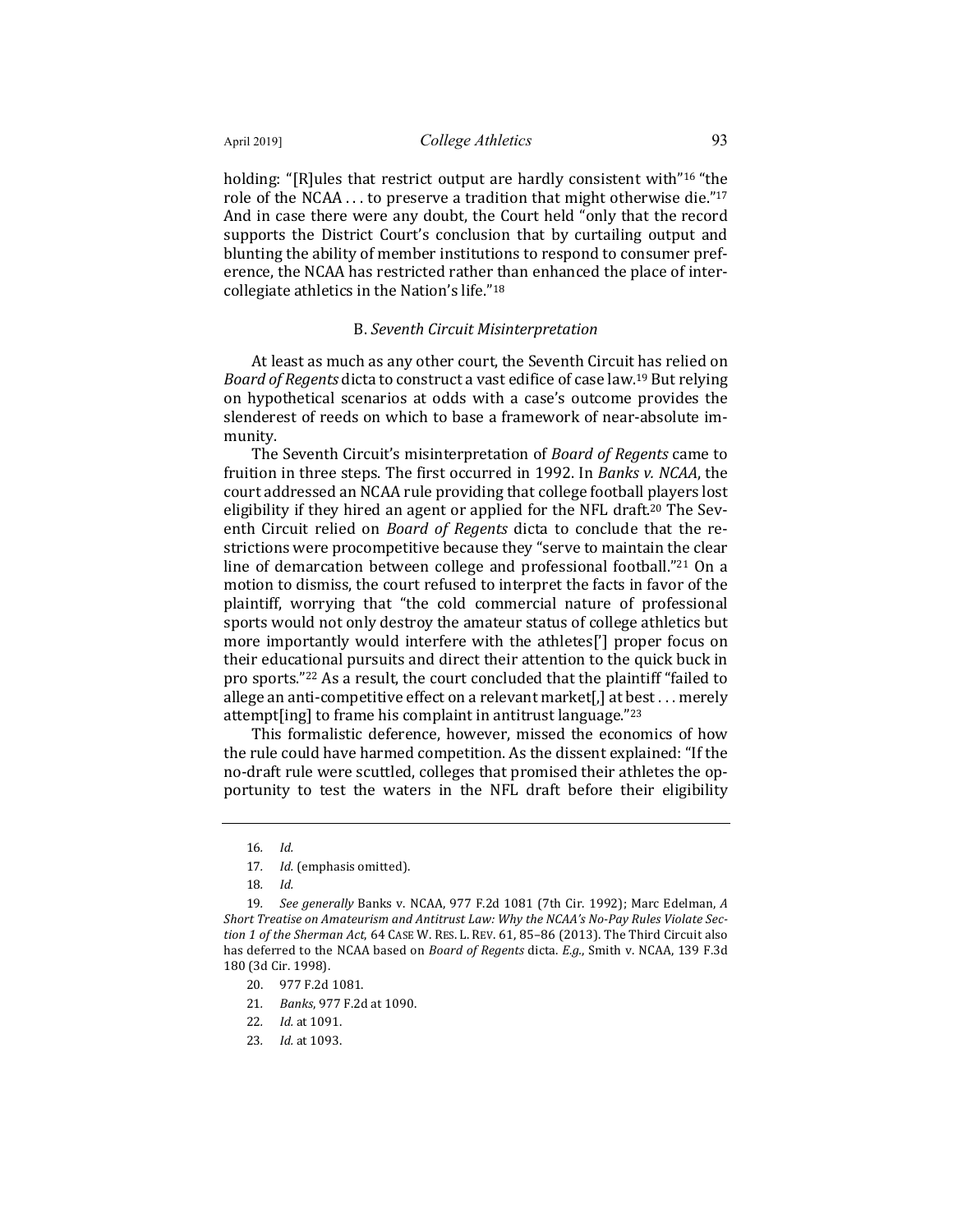expired, and return if things didn't work out, would be more attractive to athletes than colleges that declined to offer the same opportunity."<sup>24</sup> The no-draft rule "eliminate[d] this potential element of competition among colleges, the purchasers of labor in the college football labor market[,]  $\dots$ categorically rulling out a term of employment."<sup>25</sup> The rule also harmed college football fans, who otherwise could have signaled their preference to attend games featuring players who had declared for the NFL draft but were not selected. Indeed, NFL players who declare for the draft early are often the most popular based on their success during the previous season.<sup>26</sup> Having potential NFL draftees return to college helps merchandisers sell team jerseys and television stations secure viewers.<sup>27</sup> In short, the no-draft rule eliminated potential competition among colleges, as sellers of tickets, merchandise, and broadcast rights, to provide the most desirable entertainment product to fans.

We have distinguished company in questioning the *Banks* ruling. In reviewing the petition for certiorari in the case, Justice Blackmun's handwritten note on the bottom of his clerk's memo lamented: "I think CA7 got this one dead wrong."<sup>28</sup> The Supreme Court, however, declined certiorari,<sup>29</sup> allowing the *Banks* decision to take hold and expand in the two rulings discussed next.

The second step in the detour of deference came in 2012, when the Seventh Circuit addressed limits on the number of scholarships per team and a prohibition on multiyear scholarships. In Agnew v. NCAA, the court upheld these restrictions, going even further than *Banks* had.<sup>30</sup> The court misapplied *Board of Regents* dicta, stating that "the Supreme Court seemed to create a presumption in favor of certain NCAA rules" in its assertion that "most of the regulatory controls of the NCAA are . . . procompetitive because they enhance public interest in intercollegiate

27. See Andrew Bucholtz, Unlike Some Past Player Hype, the Heavy Sports Media Coverage of Zion Williamson and Duke Feels Warranted, AWFUL ANNOUNCING (Feb. 20, 2019), https://awfulannouncing.com/ncaa/coverage-of-zion-williamson-and-duke-feels-warranted.html [https://perma.cc/W47V-T7H7]; Darren Rovell, *NCAA President: No Pay For Players on Jersey Sales*, CNBC (Dec. 22, 2011, 4:21 PM), https://www.cnbc.com/id/45768248 [https://perma.cc/H9MA-NRF5].

28. Note by Harry Blackmun, Justice, United States Supreme Court, on Preliminary Memorandum, *Banks v. NCAA* (May 26, 1993), http://epstein.wustl.edu/research/blackmunMemos/1992/92Memo-pdf/92-1466.pdf [https://perma.cc/4PDY-JHA5].

<sup>24.</sup> Id. at 1095 (Flaum, J., dissenting in part).

<sup>25</sup>*. Id.*

<sup>26.</sup> See Chris Trapasso, 2019 NFL Draft Underclassmen Tracker: Who Should Declare, Who Should Go Back to School, CBS SPORTS (Dec. 4, 2018, 10:35 AM), https://www.cbssports.com/nfl/draft/news/2019-nfl-draft-underclassmen-trackerwho-should-declare-who-should-go-back-to-school/ [http://perma.cc/2SC5-R2NH].

<sup>29.</sup> Banks v. NCAA, 508 U.S 908 (mem.).

<sup>30.</sup> Agnew v. NCAA, 683 F.3d 328 (7th Cir. 2012).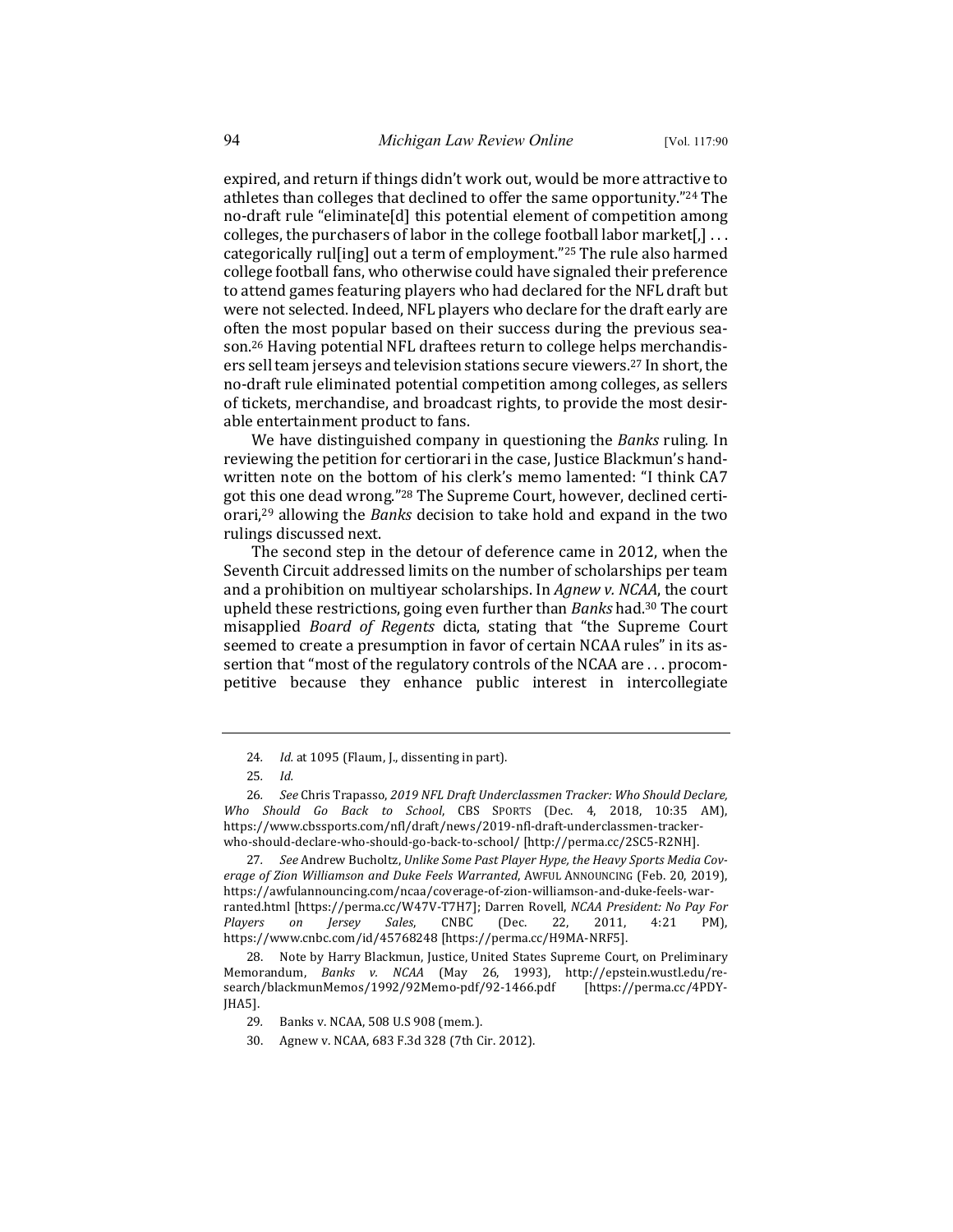athletics."<sup>31</sup> The court "construe[d] this language as a license to find certain NCAA bylaws that 'fit into the same mold' as those discussed in *Board* of Regents to be procompetitive 'in the twinkling of an eye.'"<sup>32</sup>

The court then, taking a self-granted license and expansive notion of "blessing," stated that "the first—and possibly only—question to be answered when NCAA bylaws are challenged is whether the NCAA regulations at issue are of the type that have been blessed by the Supreme Court, making them presumptively procompetitive."<sup>33</sup> Ultimately, the court in *Agnew* concluded that the NCAA's restraints on scholarships were not entitled to the broad procompetitive presumption at the motion-to-dismiss stage because they appeared to be "aimed at containing university costs, not preserving the product of college football."34 Yet even after rejecting this procompetitive presumption, the court still ruled that "nothing resembling a discussion of a relevant market for student-athlete labor can be found" in the complaint. $35$  Such a conclusion, however, is called into doubt by the plaintiff's complaint, which alleges that "NCAA member institutions compete with one another to attract and enroll highly skilled athletes."<sup>36</sup> Such a market is consistent with the Ninth Circuit's finding in *O'Bannon v. NCAA* that there is a market for the "college education" of elite football and men's basketball players, in which "colleges compete for the services of athletic recruits by offering them scholarships and various amenities, such as coaching and facilities." $37$  And it is consistent with the district court's finding in the case that less competitive divisions, "collegiate athletics associations, or minor and foreign professional sports leagues" are not "potential substitutes."<sup>38</sup>

Finally, in 2018, the Seventh Circuit in *Deppe* affirmed the lower court's grant of a motion to dismiss against a challenge to the NCAA's year-in-residence rule.<sup>39</sup> The court found that the rule was related to athlete eligibility and thus entitled to the procompetitive presumption,

<sup>31.</sup> *Id.* at 341 (quoting NCAA v. Board of Regents, 468 U.S. 85, 117 (1984)).

<sup>32.</sup> *Id.* at 341 (quoting NCAA v. Board of Regents, 468 U.S. 85, 110 n.39, 117 (1984)).

<sup>33</sup>*. Id.* at 341.

<sup>34</sup>*. Id.* at 344.

<sup>35</sup>*. Id.* at 347.

<sup>36.</sup> Complaint at 6, Agnew v. NCAA, No. 1:11-cv-0293-JMS-MJD, 2011 WL 11693824 (S.D. Ind. Mar. 29, 2011).

<sup>37. 802</sup> F.3d 1049, 1070 (9th Cir. 2015) (quoting O'Bannon v. NCAA, 7 F. Supp. 3d 955, 968 (N.D. Cal. 2014)).

<sup>38.</sup> O'Bannon v. NCAA, 7 F. Supp. 3d 955, 966-67 (N.D. Cal. 2014).

<sup>39.</sup> The rule contained exceptions for those  $(1)$  who (with at least two seasons of eligibility remaining) transfer from a school competing in the highest level of college football competition, the Football Bowl Subdivision (FBS), to a school one competitive level below, the Football Championship Subdivision (FCS), (2) who transfer from an FCS school offering athletic scholarships to one that does not, or  $(3)$  who transfer because of "difficult personal or family circumstances or other extenuating circumstances." Deppe v. NCAA, 893 F.3d 498, 499-500 (7th Cir. 2018).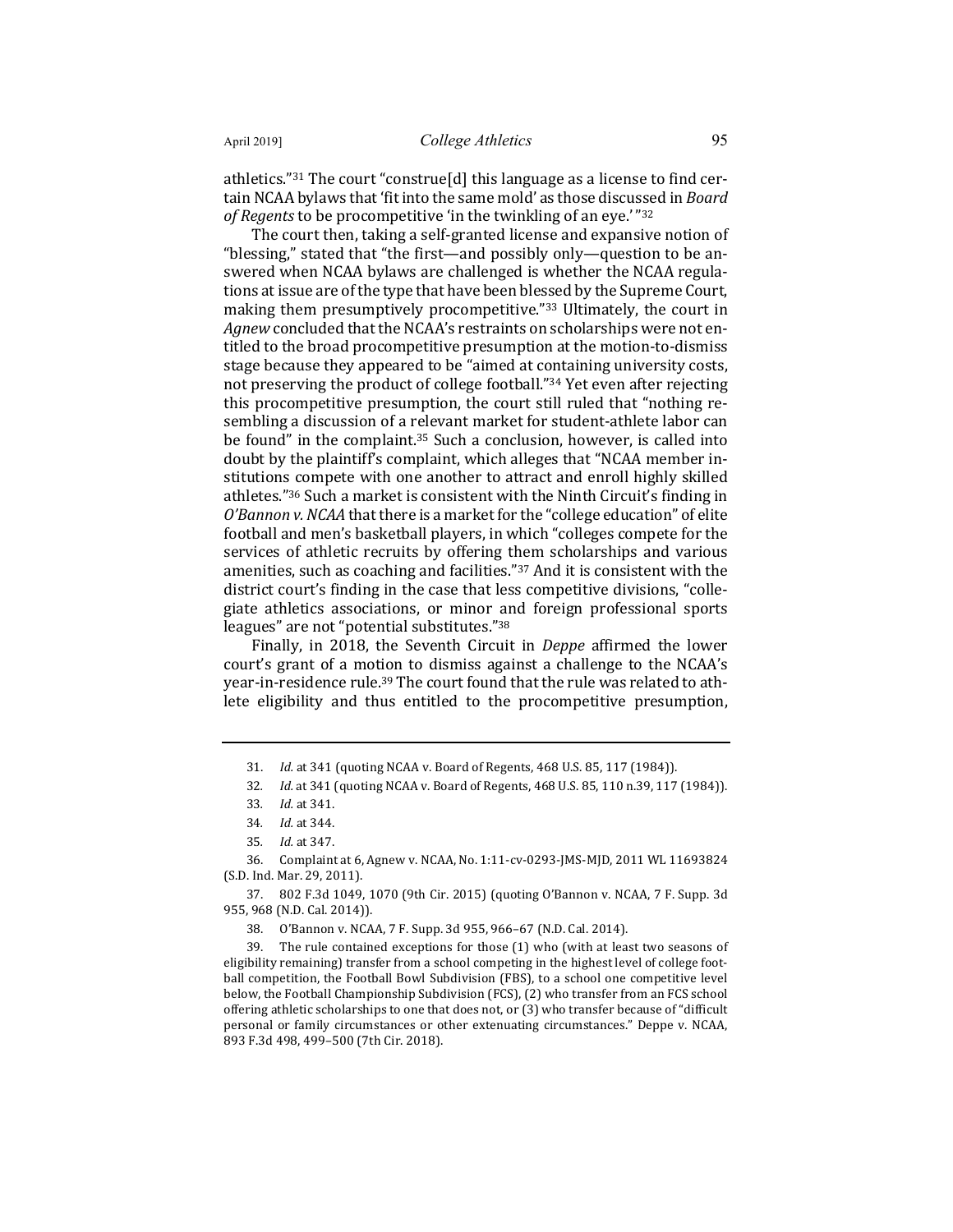rendering "a full rule-of-reason analysis . . . unnecessary"<sup>40</sup> and essentially making the restriction per se legal. As discussed more fully below, the court reached this conclusion only by misconstruing antitrust law and making up facts and economics. $41$ 

In short, each of the three Seventh Circuit rulings deferred excessively to NCAA restrictions, pointing to lines of demarcation, unduly emphasizing rules relating to eligibility, and even bestowing near-per-se immunity. A strand of dicta is not nearly enough for such an abdication of antitrust responsibility. Indeed, the college sports industry currently enjoys more than \$12 billion in annual revenue—*an amount roughly equal* to each of the four premier U.S. professional leagues.<sup>42</sup> NCAA restrictions limiting the free movement of student-athletes threaten substantial harm to not only the students but also college athletics itself.

#### II. MISCONSTRUED ANTITRUST

In addition to misinterpreting *Board of Regents*, the Seventh Circuit misapplied the relevant antitrust framework. Under Section 1 of the Sherman Act,<sup>43</sup> the vast majority of restraints are considered under the Rule of Reason. Per se illegality is limited to a narrow subset of conduct, like price fixing, market division, and bid rigging, that has severe anticompetitive harms and little or no justifications.<sup>44</sup> Modestly more deferential, in not quite falling into the per se category while still presenting concerns on its face, is a "quick look" test similar to the one applied in *Board of Regents* that finds liability for a "naked restriction on price or output" that the defendant cannot justify.<sup>45</sup> On the other side, there is no category of conduct that is treated as presumptively procompetitive. The remainder (and overwhelming majority) of restraints are considered under the Rule of Reason.

One of us reviewed nearly every Rule-of-Reason case in the modern era and found that courts apply a burden-shifting analysis by which  $(1)$ the plaintiff must show a significant anticompetitive effect (typically a price increase, output reduction, or showing of market power), (2) the defendant must offer a procompetitive justification,  $(3)$  the plaintiff can show that the restraint is not reasonably necessary or that the defendant

44. *E.g.*, United States v. Socony-Vacuum Oil Co., 310 U.S. 150, 218 (1940); Palmer v. BRG of Ga., Inc., 498 U.S. 46 (1990).

<sup>40</sup>*. Id.* at 503-04.

<sup>41</sup>*. See infra* Parts II–IV.

<sup>42.</sup> See Gerencer, supra note 11; see also Steven Kutz, NFL Took In \$13 Billion in Revenue Last Season-See How it Stacks Up Against Other Pro Sports Leagues, MARKETWATCH (July 2, 2016, 10:53 AM), https://www.marketwatch.com/story/the-nfl-made-13-billionlast-season-see-how-it-stacks-up-against-other-leagues-2016-07- 01[https://perma.cc/L3KL-GNTY].

<sup>43.</sup> 15 U.S.C. § 1 (2012).

<sup>45.</sup> See supra note 12 and accompanying text.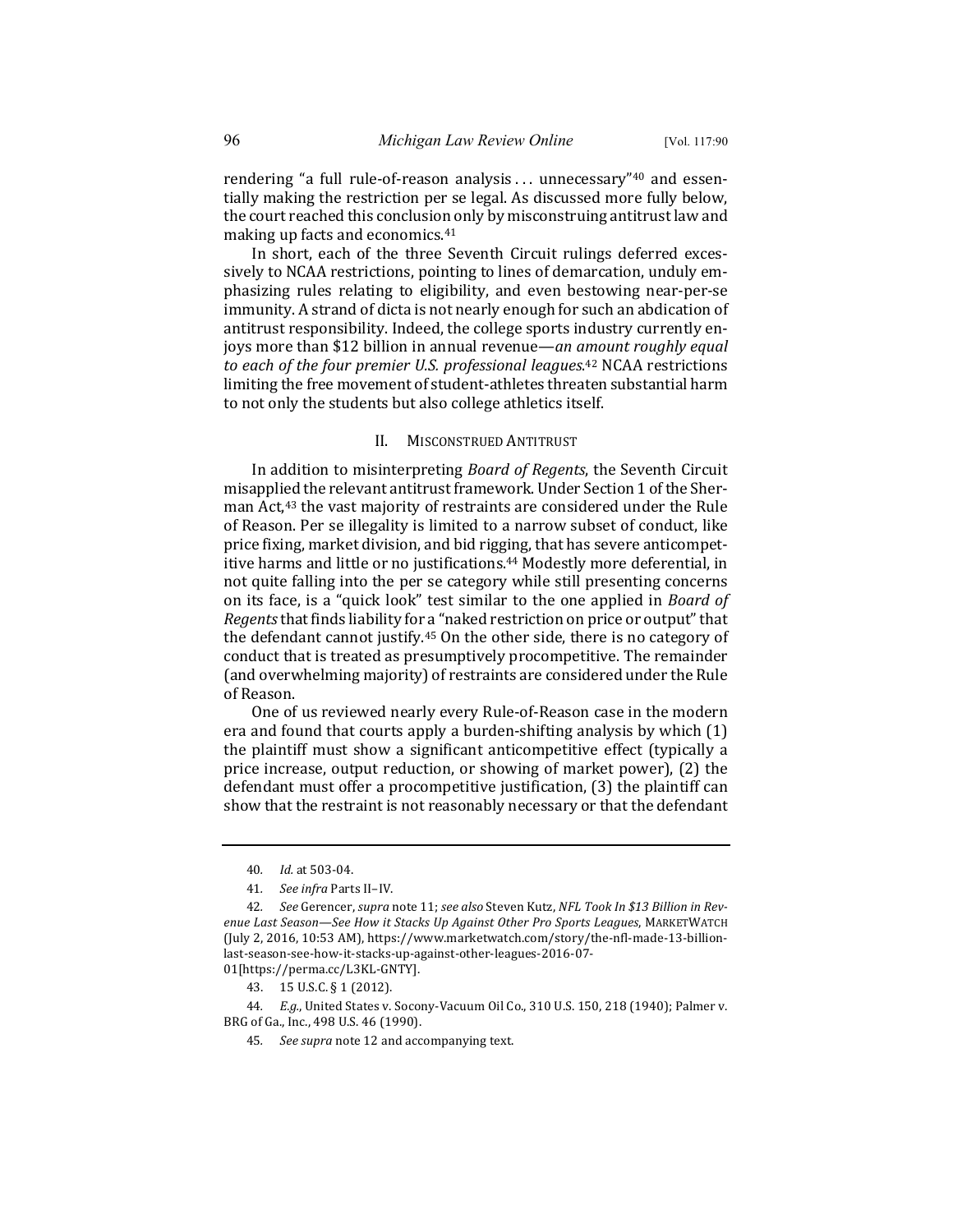could obtain its objectives through a less restrictive alternative, and (4) the court balances anticompetitive and procompetitive effects.<sup>46</sup> In conducting this analysis, the ultimate focus is consumer welfare.

This is a well-worn analysis, applied in hundreds of cases. There is no precedent to avoid the burden-shifting analysis by asserting that a restriction is "presumptively procompetitive when it is 'clearly meant to help maintain the "revered tradition of amateurism in college sports" or the "preservation of the student-athlete in higher education."' "47 Nor is there precedent in such a setting for concluding that "a full rule-of-reason analysis is unnecessary." $48$  To the contrary, courts applying the Rule of Reason have paid careful attention to anticompetitive effects and allowed for a consideration of both sides through balancing.

If the Seventh Circuit in *Deppe* had applied hornbook Rule-of-Reason analysis, it likely would have ruled in favor of the plaintiff. First, it would have found an anticompetitive effect since the year-in-residence rule harms college athletes by denying them the ability to fully market their services to colleges.<sup>49</sup> The rule also harms colleges by preventing them from signing players that could contribute and would boost the popularity of their games, merchandise, and broadcast rights. The plaintiffs, for example, explained that Northern Illinois University informed Deppe that he would not receive an athletic scholarship but that the University of Iowa was interested in him.<sup>50</sup> The rule thus prohibited Deppe from moving to a school more interested in his services while also preventing the University of Iowa from offering a scholarship to a player that could have made its football team more desirable to fans.

Second, applying a conservative analysis, the court could have found that the NCAA demonstrated limited procompetitive justifications of promoting amateurism and player stability, which helped to maintain the popularity of college sports. For example, in *O'Bannon v. NCAA*, the Ninth Circuit accepted a study that the NCAA had introduced (and that the district court had found "unpersuasive") purporting to show that Americans "generally oppose[] the idea of paying college football and basketball

<sup>46.</sup> Michael A. Carrier, *The Rule of Reason: An Empirical Update for the 21st Century*, 16 GEO. MASON L. REV. 827, 827-29 (2009); Michael A. Carrier, *The Real Rule of Reason: Bridging the Disconnect,* 1999 B.Y.U. L. REV. 1265, 1268-69 (1999).

<sup>47.</sup> *Contra* Deppe v. NCAA, 893 F.3d 498, 501 (7th Cir. 2018) (quoting Agnew v. NCAA, 683 F.3d 328, 342-43 (7th Cir. 2012)).

<sup>48</sup>*. Contra id.* at 503–04.

<sup>49.</sup> In their complaint, the plaintiffs quoted a sports analyst who explained that "[p]layers who are run off by their coaches are now basically screwed" and a coach who said "You're telling me I can sign a kid, keep him for a year or two, decide I misevaluated him and pull his scholarship, and then that kid has to sit a year no matter what? That's [expletive] up, man. That's just [expletive] up." Class Action Complaint at 23–24, Deppe v. NCAA, No. 1:16-cv-00528, 2016 WL 888119 (S.D. Ind. Mar. 6, 2017).

<sup>50</sup>*. Deppe*, 893 F.3d at 499–500.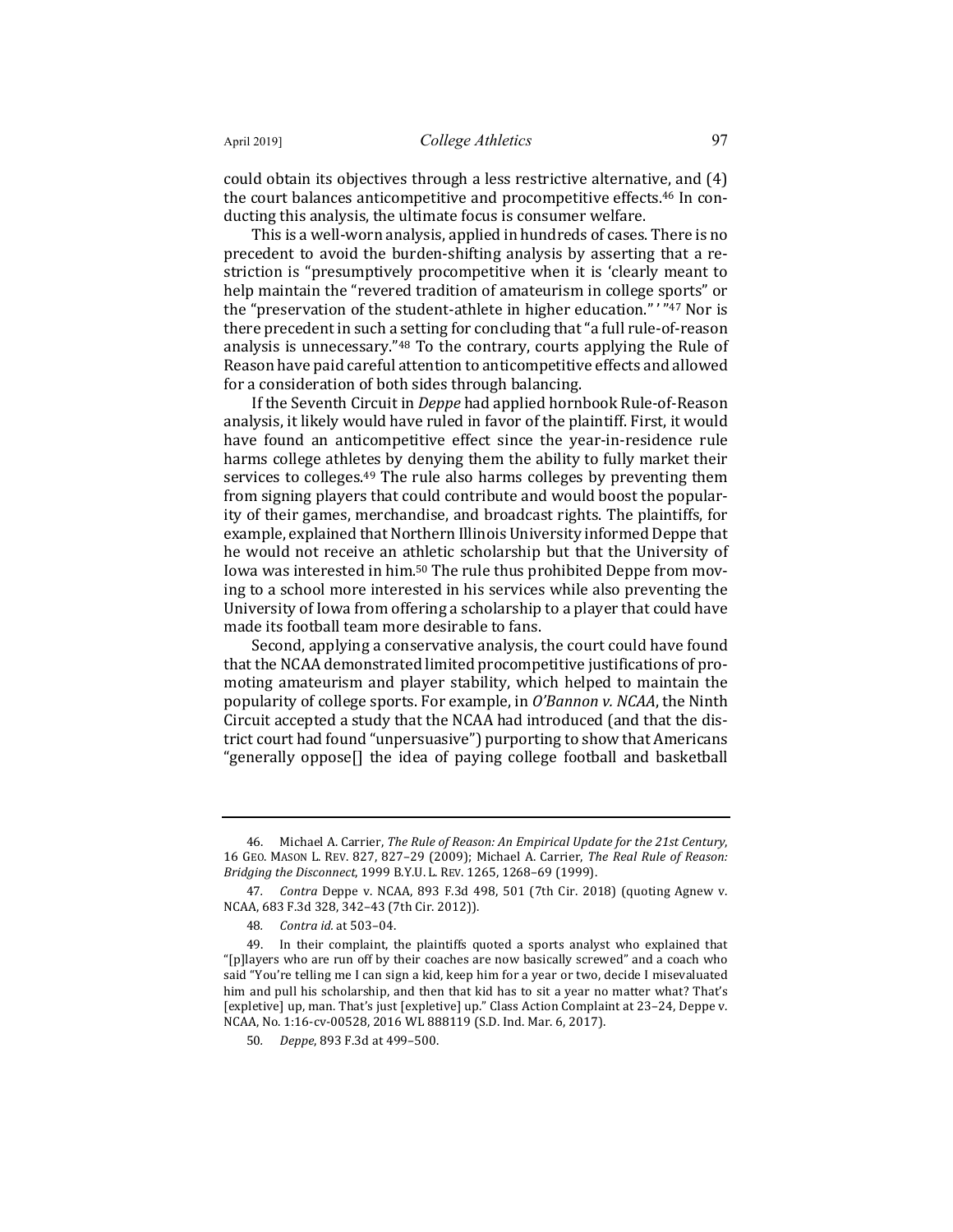players."<sup>51</sup> In a proper Rule-of-Reason analysis in *Deppe*, the NCAA would have had the opportunity (and been required) to show that allowing unbridled movement of student-athletes during a sports season would decrease fan interest by limiting team cohesion and fan familiarity with certain players.<sup>52</sup> To be sure, the *O'Bannon* case revealed the difficulty of making such showings by highlighting the predominance of "school loyalty and geography" rather than "restrictions on student-athlete compensation" in affecting consumer demand.<sup>53</sup> But the NCAA could have attempted to connect player movement with fan interest or, alternatively, player academic-related benefits.<sup>54</sup>

Third, the court likely would have found that any benefits justifying the one-year rule could have been achieved by a less restrictive rule that prevented player movement only during the middle of an ongoing season or academic semester. The NCAA, for example, could have implemented a rule limiting eligibility to student-athletes enrolled in classes on the first day of the sports season or academic semester. This would have allowed the NCAA to achieve its objectives by limiting player movement within a given season and connecting such movement to academic engagement while still being less restrictive than the year-in-residence rule by not preventing student-athletes who transfer between seasons or academic semesters from immediately competing.

Alternatively, the NCAA could have implemented a rule that allows student-athletes who maintain a grade point average above a certain threshold to transfer while being eligible to play. Such a rule would have been less restrictive than the year-in-residence rule because it would not have prevented all transfers from immediately competing in sports while still allowing the NCAA to achieve its objectives, as the student-athletes who can immediately compete have already shown the ability to succeed in the classroom while playing sports.

Finally, on balance, the court likely would have overturned the oneyear rule as an anticompetitive restraint because the rule substantially harms student-athletes and colleges while providing at most only a

<sup>51. 802</sup> F.3d 1049, 1059 (9th Cir. 2015) (quoting O'Bannon v. NCAA, 7 F. Supp. 3d 955, 975 (N.D. Cal. 2014)).

<sup>52.</sup> Brief for Defendant-Appellant at 16, Deppe v. NCAA, 893 F.3d 498 (7th Cir. 2018) (No. 17-1711).

<sup>53.</sup> O'Bannon, 802 F.3d at 1082 (Thomas, C.J., concurring in part and dissenting in part) (quoting O'Bannon v. NCAA, 7 F. Supp. 3d 955, 1001 (N.D. Cal. 2014)).

<sup>54</sup>*. See* Alex Kirshner, *NCAA Transfer Rules, Explained Quickly and Honestly*, SBNATION (May 9, 2018, 8:08 AM), https://www.sbnation.com/college-football/2018/5/9/17311748/ncaa-transfer-rules-change-guide-list-sit-out [https://perma.cc/TK7D-G4MZ].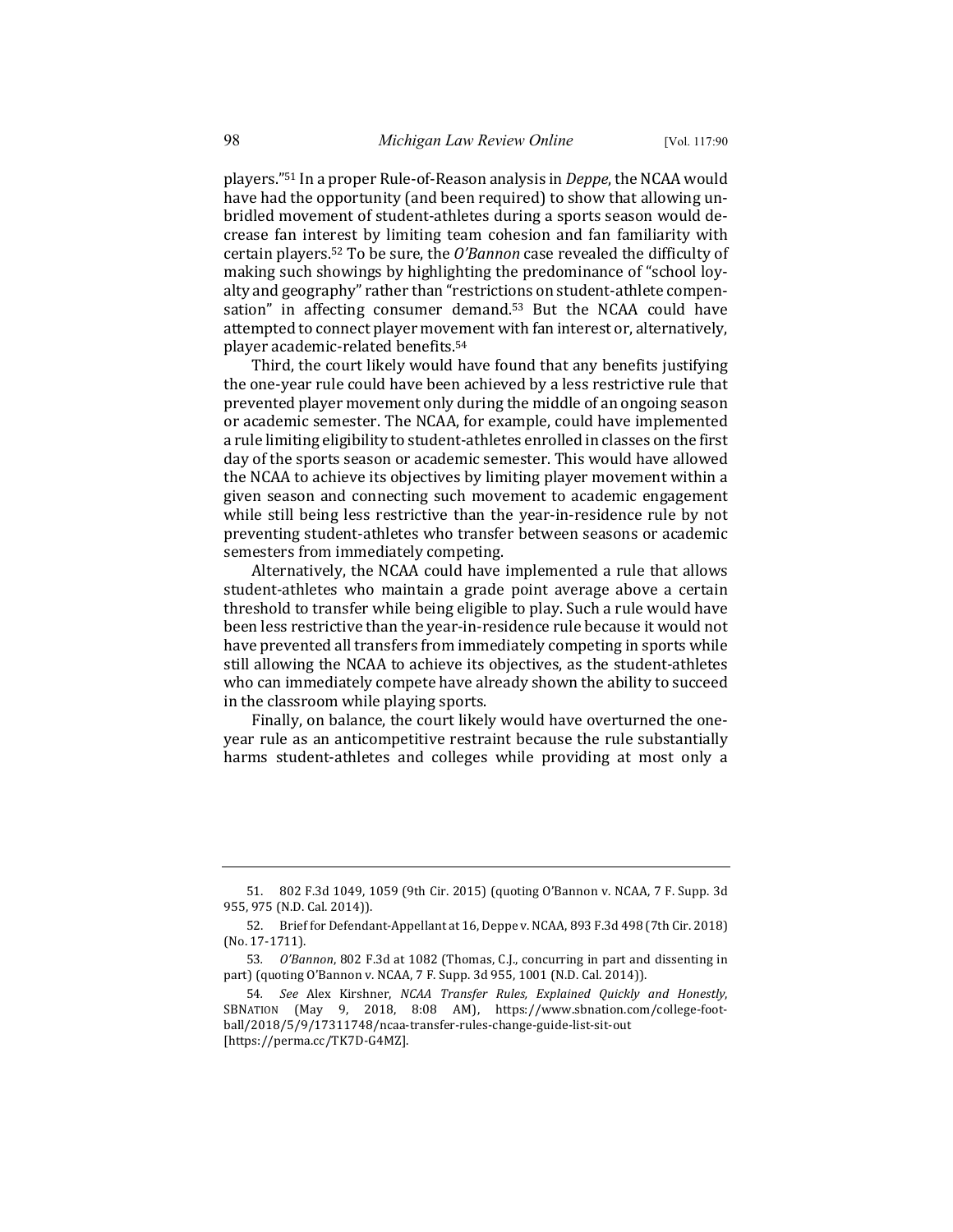limited benefit for fans.<sup>55</sup> In addition, any objectives the NCAA sought could have been achieved through less restrictive alternatives.<sup>56</sup>

The Seventh Circuit ignored not just the burden-shifting framework but also the focus on consumer welfare. Justifications are not to be promoted for their own sake. They are to be encouraged because they help consumers by lowering price, increasing output, enhancing quality or innovation, or bringing about similar benefits. As much as the NCAA wishes to preserve amateurism, the concept "is relevant only insofar as it relates to consumer interest."<sup>57</sup> The Seventh Circuit did not address this crucial aspect of the analysis.

#### III. MADE-UP FACTS

The Seventh Circuit compounded its errors in applying *Board of Regents* and conducting its antitrust analysis by making up facts. At the motion-to-dismiss stage, the court in *Deppe* should have construed the facts in the light most favorable to the plaintiff and not considered issues outside the pleadings.<sup>58</sup> In an earlier case, the Seventh Circuit had unsurprisingly explained that it "construe[s] the complaint in the light most favorable to the plaintiff, accepting as true all well-pleaded facts alleged, and drawing all possible inferences in her favor."<sup>59</sup> In contrast, in *Deppe*, the court adopted uncorroborated facts proffered by the NCAA or absent in the parties' briefings.

One example is the purported "fact" that the NCAA's "year-in-residence requirement is plainly an eligibility rule" because the rule "appears" in the eligibility section of the NCAA Division I Manual."<sup>60</sup> By adopting this fact, the court avoided scrutinizing the one-year rule on its merits and instead applied the legal standard it adopted in *Agnew* that all eligibility rules are presumptively procompetitive.<sup>61</sup> This is not a proper legal standard.<sup>62</sup> But even if it were, it would still not be appropriate for the court to apply these facts at the motion-to-dismiss stage, as the plaintiff alleged that "[t]he year-in-residence requirement functions as [an economic] penalty imposed ... for switching schools" and the "NCAA's

<sup>55.</sup> *See supra* notes 49–50 and accompanying text; *see also* Jay Bilas, *Solving the Transfer Question Is Easy: Let Them Play*, ESPN (Sept. 7, 2017), http://www.espn.com/ espn/print?id=20616506 [https://perma.cc/K4VC-NHCC] (describing the one-year rule, among other transfer restrictions, as a "noncompete provision unilaterally imposed upon an unpaid, amateur student").

<sup>56.</sup> See *supra* text following note 54.

<sup>57.</sup> *O'Bannon*, 802 F.3d at 1081 (Thomas, C.J., concurring in part and dissenting in part).

<sup>58</sup>*. See* FED. R. CIV. P. 12(b)(6); FED. R. CIV. P. 12(d).

<sup>59.</sup> Tamayo v. Blagojevich, 526 F.3d 1074, 1081 (7th Cir. 2008).

<sup>60.</sup> Deppe v. NCAA, 893 F.3d 498, 502 (7th Cir. 2018) (emphasis omitted).

<sup>61</sup>*. Id.* at 499.

<sup>62</sup>*. See supra* Section I.B.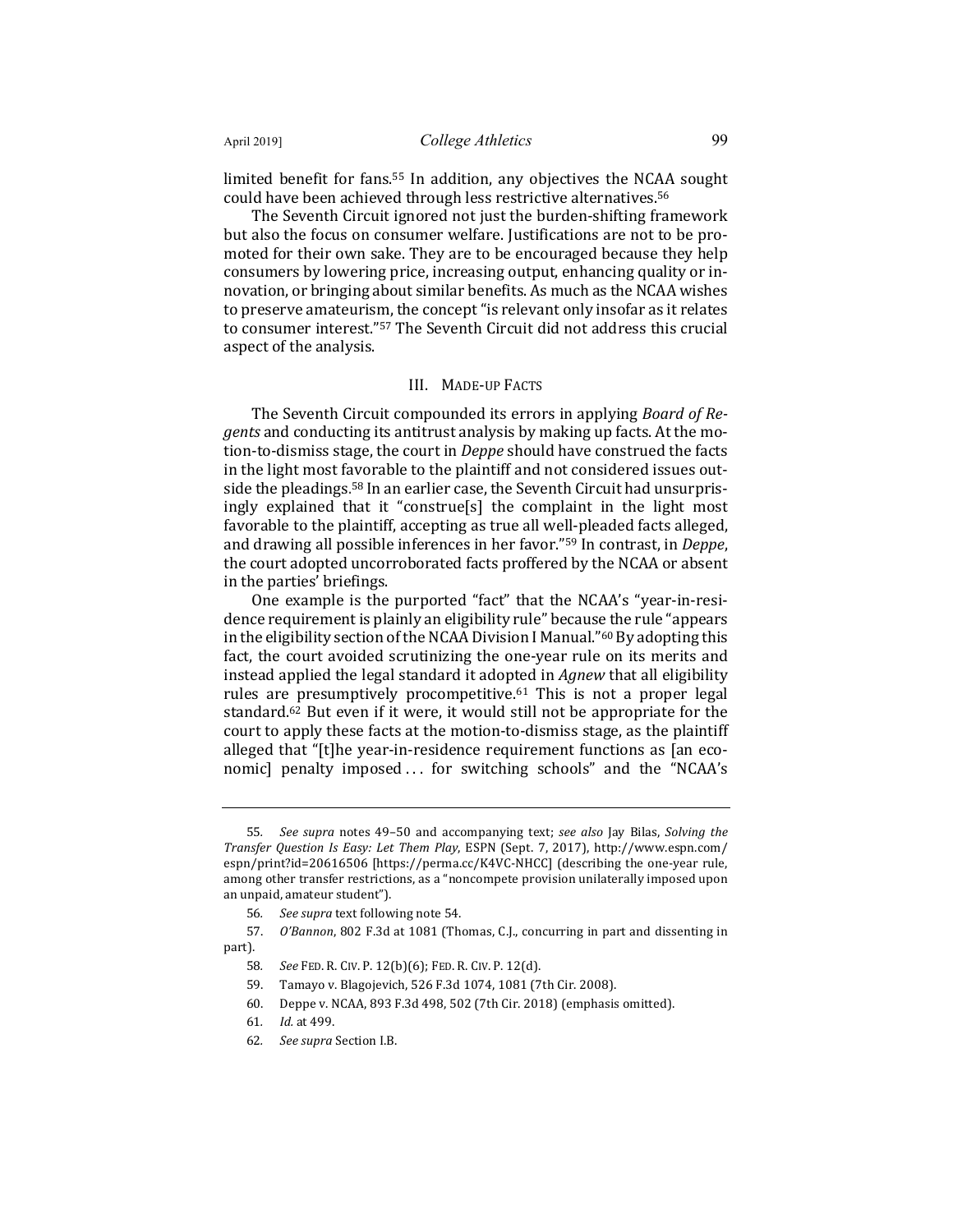proffered academic motivations for the year-in-residence requirement are instead a pretext for the true economic motivations behind the rule."<sup>63</sup> Taken in the light most favorable to the plaintiff, these alleged facts rebut the conclusion that the rule primarily relates to amateurism and fan interest in college sports.

In addition, by declaring an NCAA rule to be an eligibility rule simply based on the title of a heading in an NCAA manual, the court relies on circular reasoning. Such a maneuver results in any rule that the NCAA labels as an "eligibility rule" avoiding antitrust scrutiny. This cannot be correct: a multi-billion-dollar enterprise does not have the ability to place itself outside the reach of the antitrust laws with so facile a ploy.

Another purported "fact" that the Seventh Circuit improperly adopted was the assumption that overturning the year-in-residence rule would result in student-athletes "be[ing] 'traded' from year to year like professional athletes," as they "could begin the season playing for one school and end the season playing for a rival." $64$  Such an assertion, however, contravenes the pleadings, the NCAA manual, and common sense.

In professional sports, "trading" is a business transaction in which owners exchange players (technically, player employment contracts) with one another. The plaintiffs in *Deppe* did not challenge any NCAA rules that prevented the trading of players. Instead, they challenged a rule that prevents Division I football players "from transferring to other NCAA Division I schools without losing athletics eligibility for a year."<sup>65</sup> Player transfers are fundamentally different from player trades because the *stu*dent-athletes initiate them for their own benefit.

As it turns out, the NCAA manual already prevents universities from trading student-athletes because it separately requires that they be enrolled in classes and establish "residence" by the twelfth class day of a semester. If the student-athletes were "traded" in the middle of the semester, not only would there be no courses at their new school in which they could enroll but also there would be no way for them to establish "residence."<sup>66</sup> To the contrary, the four premier U.S. professional sports leagues (MLB, NBA, NFL, and NHL) use player contracts that include an assignment clause—for example, the MLB contract provides that "[t]he Player agrees that his contract may be assigned by the Club (and

<sup>63.</sup> Class Action Complaint, *supra* note 49, **[1]** 86, 93.

<sup>64</sup>*. Deppe*, 893 F.3d at 503.

<sup>65.</sup> Class Action Complaint, *supra* note 49, ¶ 3.

<sup>66</sup>*. See* NAT'L COLLEGIATE ATHLETIC ASS'N, 2018-19 NCAA DIVISION I MANUAL art. 14.01.2 (2018), https://web3.ncaa.org/lsdbi/reports/getReport/90008 [https://perma.cc/GZF5-KNAA] ("To be eligible to represent an institution in intercollegiate athletics competition, a student-athlete shall be enrolled in at least a minimum fulltime program of studies, be in good academic standing and maintain progress toward a baccalaureate or equivalent degree."); *id.* art. 14.02.14 ("Any student-athlete (e.g., qualifier, nonqualifier, transfer student) admitted after the 12th class day may not use that semester or quarter for the purpose of satisfying an academic term or year of residence.").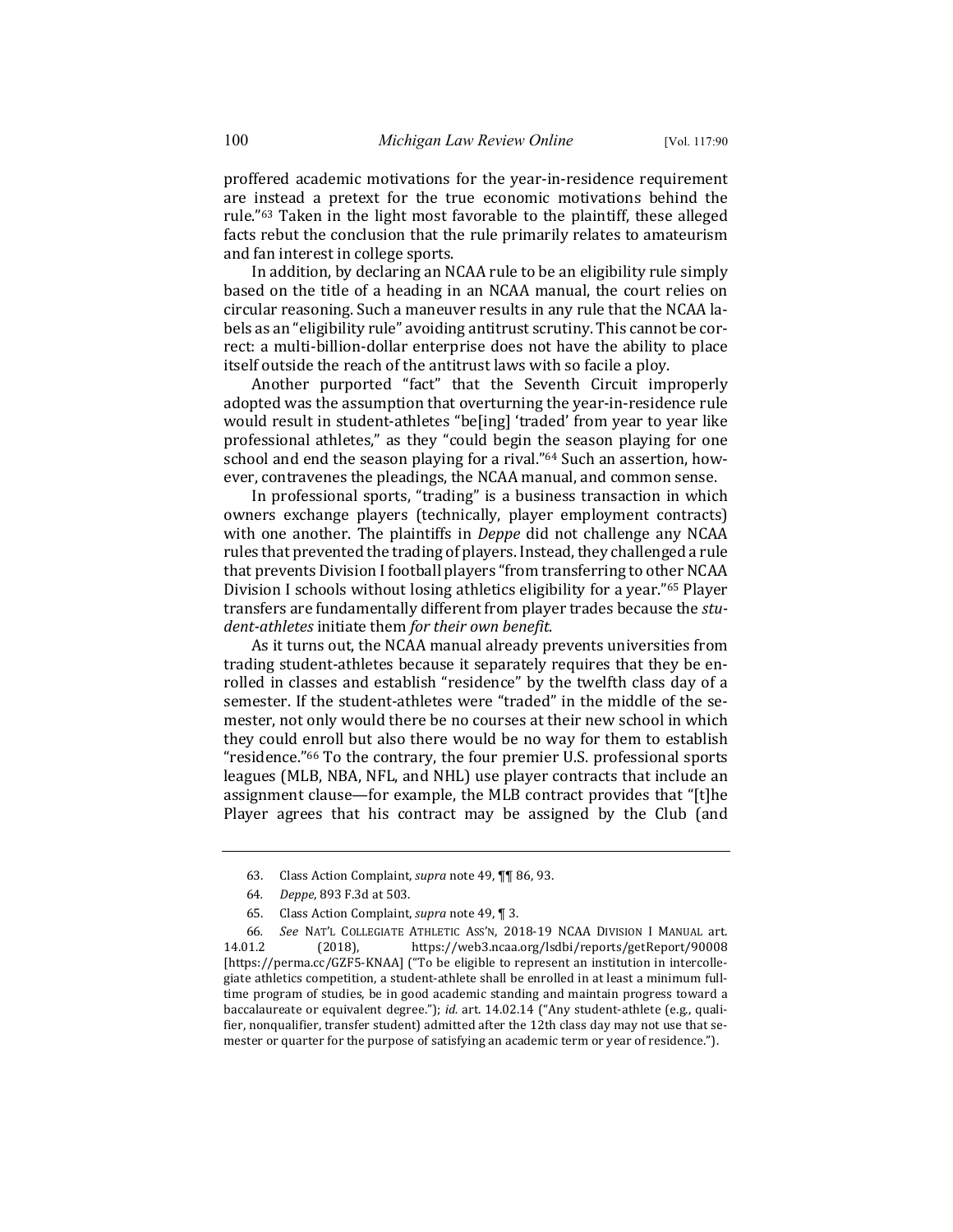reassigned by any assignee Club) to any other Club in accordance with the Major League Rules." $67$  To state the obvious, no such assignment clause appears in the NCAA national letter of intent<sup>68</sup> or any other purported NCAA governance document.

Finally, common sense dictates that lifting the NCAA year-in-residence rule would not result in NCAA schools revising their national letter of intent to allow for player trades. Giving the NCAA the benefit of the doubt that the primary objective of the year-in-residence rule is not to restrict player movement,<sup>69</sup> the purported objective would be to help students adjust to their new schools' academic environment before competing in sports.<sup>70</sup> But such caution about competing immediately upon transfer makes it unlikely that schools would initiate player trades.

#### IV. MADE-UP ECONOMICS

As a fourth concern, the Seventh Circuit concluded that the year-inresidence rule was procompetitive by making up economics. The court reached its conclusion without conducting any economic analysis about the rule's effects in enhancing revenue, restraining costs, or deterring players from transferring from the NCAA's most powerful schools.<sup>71</sup> Instead, the court simply stipulated that the NCAA's restrictions bore the "innocent explanation" that the athletes covered by the rule "are precisely [those] who are most vulnerable to poaching."72

The Seventh Circuit implied that its conclusions were obvious by rejecting the need for economic analysis in favor of presuming that the rules are procompetitive.<sup>73</sup> But those with even a rudimentary understanding of economics could easily disagree.

The rule, for example, could yield anticompetitive effects through its restriction on the free movement of student-athletes. By preventing college football players from transferring from schools where they do not play to those where they would, the rule blocks players from "seek[ing] out the team they most value, whether because of more playing time, a better relationship with the coaching staff, a change in the coaching staff

71. Deppe v. NCAA, 893 F.3d 498, 503 (7th Cir. 2018).

<sup>67</sup>*. See, e.g.*, 2017–2021 MAJOR LEAGUE BASEBALL BASIC AGREEMENT 340–41 (2016), http://www.mlbplayers.com/pdf9/5450407.pdf [https://perma.cc/ZV8X-5NQ2].

<sup>68</sup>*. NLI Provisions*, NAT'L LETTER OF INTENT, http://www.nationalletter.org/nliProvisions/index.html [https://perma.cc/FK98-EJ88].

<sup>69.</sup> *But see Dennis Dodd, Social Media Shaming Is Helping College Players Fight Unfair Transfer Rules, Gain Eligibility*, CBS SPORTS (Jan. 17, 2019, 11:07 AM), https://www.cbssports.com/college-football/news/social-media-shaming-is-helpingcollege-players-fight-unfair-transfer-rules-gain-eligibility/ [https://perma.cc/CK25- T8AV].

<sup>70.</sup> See Kirshner, *supra* note 54.

<sup>72</sup>*. Id.*

<sup>73</sup>*. See id.* at 503–04.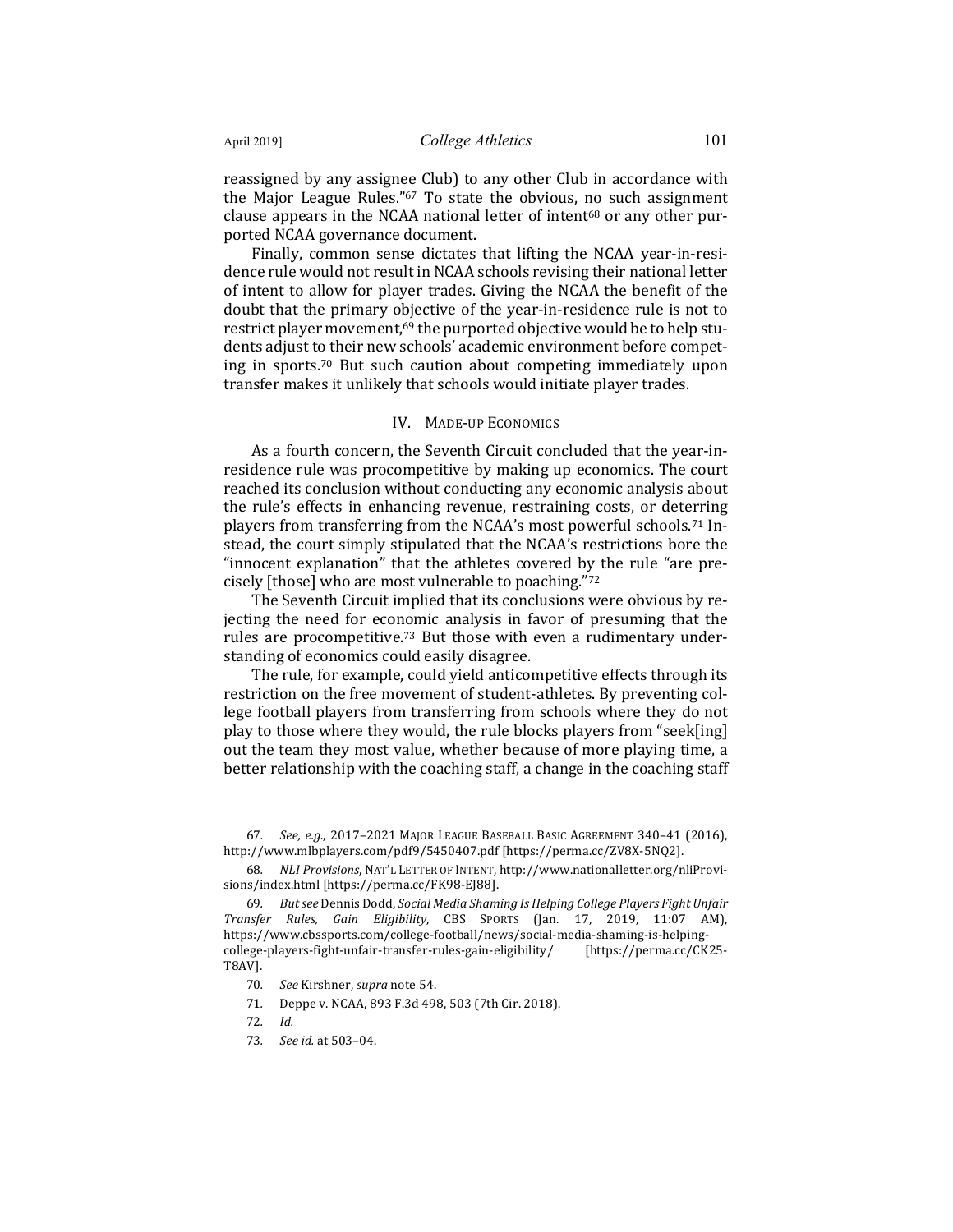that recruited the player, a better academic fit, or the availability of an athletics grant-in-aid on more favorable terms."74 The rule also would appear to protect schools in college football's strongest conferences by making it easier for them to keep star players on their rosters as reserves. Relatedly, the rule harms weaker teams by preventing them from signing bench players at other schools that could immediately enter the starting lineup and boost their team's performance, thereby enhancing fan interest in attending games and buying merchandise. The rule even may harm colleges with high academic standards because players with strong grades are deterred from transferring since they do not want to sit out for a year.

The Seventh Circuit's economic conclusions in *Deppe* also are not consistent with the conclusions reached by other courts that have taken a more careful approach in applying economic analysis to analogous restraints. In *Mackey v. NFL*, for example, the Eighth Circuit held that an NFL rule that limited player movement between teams violated the Rule of Reason.<sup>75</sup> The court explained that such restraints harmed the relevant labor market for NFL player services by preventing the optimal free market allocation of players to teams.<sup>76</sup> The court also held that these anticompetitive effects were not offset by evidence that the restraints yielded cost savings and roster stability.<sup>77</sup>

Similarly, in *Law v. NCAA*, the Tenth Circuit held that an NCAA rule that capped the compensation colleges could offer to certain basketball coaches was so anticompetitive that it violated antitrust law under a "quick look" analysis.<sup>78</sup> There, as in *Mackey*, the court recognized that restraints on the free movement of coaches could violate antitrust law. Upon conducting an appropriate economic analysis, the court did not express any concern that a free market would destroy the vitality of college sports.<sup>79</sup> Nor did the court in *Law* conclude that preserving free markets would lead to any of the parade of horribles that the Seventh Circuit in *Deppe* perfunctorily accepted as true.

#### V. CONCLUSION

The Seventh Circuit is known for its "law and economics" bent. But its *Deppe* decision abandoned law and economics principles, instead applying rules of near-per-se legality. It compounded earlier errors in *Banks* and *Agnew* to make a mountain out of the molehill of *Board of Regents* 

<sup>74.</sup> Class Action Complaint, *supra* note 49, **[87.**]

<sup>75. 543</sup> F.2d 606, 620 (8th Cir. 1976) (elimination of sports league's rule would lead to "increased player movement," which shows rule's anticompetitive effect).

<sup>76</sup>*. Mackey*, 543 F.2d at 620.

<sup>77</sup>*. Id.* at 620–21.

<sup>78. 134</sup> F.3d 1010, 1020, 1024 (10th Cir. 1998) (affirming order preventing NCAA from enforcing rule limiting part-time assistant coach salaries).

<sup>79.</sup> See Law, 134 F.3d at 1021-24.